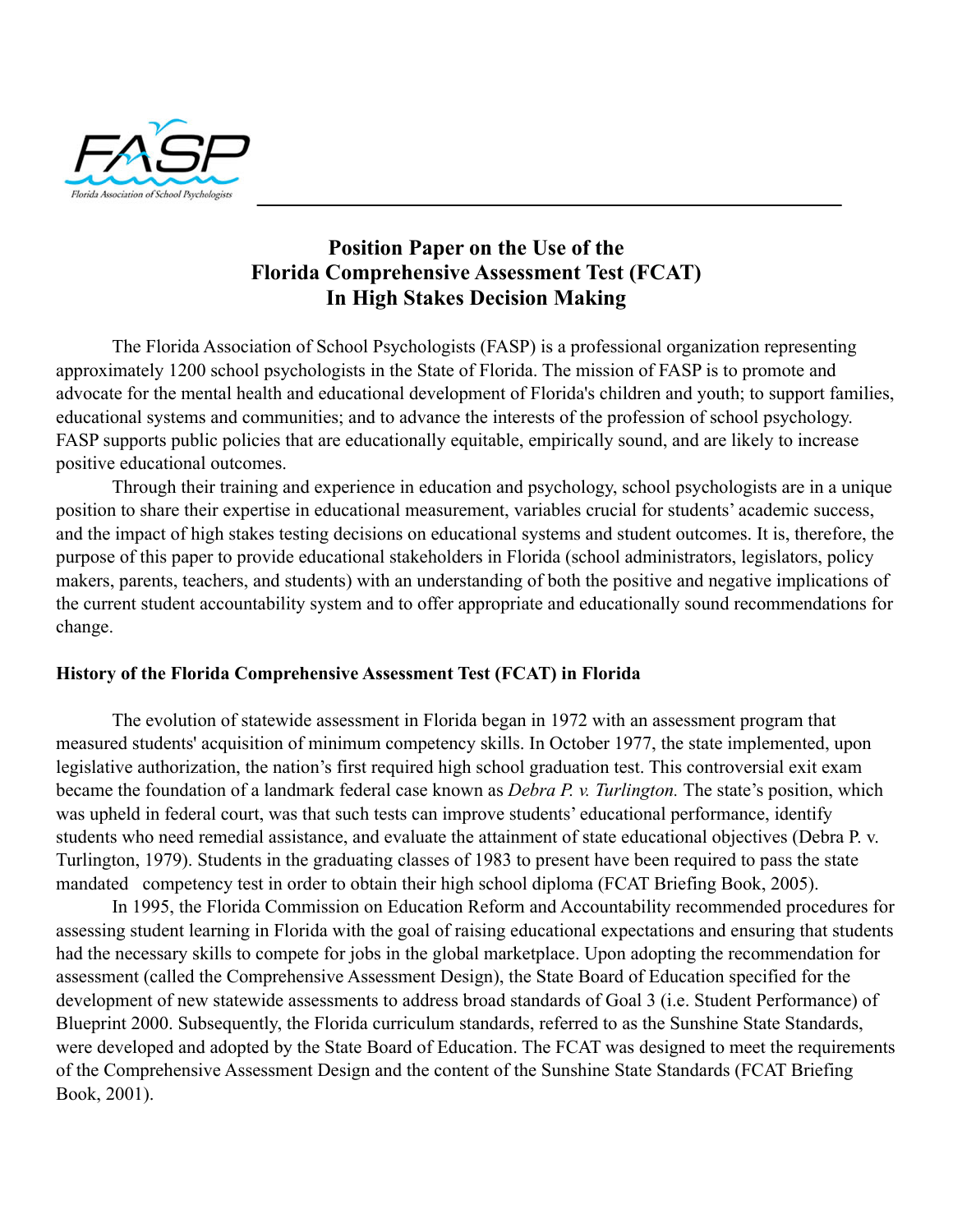Governor Bush's A+ plan was adopted with legislative approval in 1999. The plan called for the expansion of the FCAT to include Grades 3 through 10. In addition, results of student performance on the FCAT were utilized in assigning school grades beginning in 1999. In August of 2001, the State Board of Education established the FCAT passing scores that students must earn as one of the requirements for receiving a regular high school diploma. Students anticipating graduation in 2003 will be required to pass the FCAT (FCAT Briefing Book, 2001). Passing scores are scales scores of 300 or above. If students do not pass the 10<sup>th</sup> grade FCAT by the 6<sup>th</sup> time, the student will receive certificate of completion which is not equivalent to a diploma.

At the federal level, the 2002 reauthorization of the Elementary and Secondary Education Act (ESEA), the *No Child Left Behind Act*, requires annual assessment of students in grades 3 through 8. It further requires states and schools to meet "adequate yearly progress" by increasing test scores (NASP, 2002).

#### **Positive Aspects of Testing Programs**

When used properly, testing programs such as the FCAT can be a means of fostering growth toward high expectations and improving the links among curricular areas. When provided with meaningful information from other sources, such as student grades and teacher evaluations, such testing programs can provide important insights into a student's knowledge and abilities. Test results can also provide teachers with feedback on the effectiveness of the curriculum and their teaching methods. On a system level, the use of tests can help identify those schools in need of support and interventions to improve educational outcomes.

#### **Appropriate Test Use in Education**

When used properly, tests are among the soundest and most objective performance measures available. However, tests are frequently used inappropriately. A common violation of

ethical testing practices is to use a test for a purpose for hich it was not developed. For example, if the test's scores were *only* validated as an accurate indication of individual students' strengths and weaknesses, it should not also be used to evaluate the educational quality of a school (American Psychological Association, 2001). The *Standards for Educational and Psychological Testing,* created by the American Psychological Association, the American Educational Research Association, and the National Council on Measurement in Education, presents principles designed to foster fairness in testing and to prevent unintended consequences. These principles include:

- When educational testing programs are mandated by school, district, state, or other authorities, the ways in which test results are intended to be used should be clearly described. It is the responsibility of those who mandate the use of tests to monitor their impact and to identify and minimize potential negative consequences. Consequences resulting from the uses of the test, both intended and unintended, should also be examined by the test user.
- In educational settings, when a test is designed or used to serve multiple purposes, evidence of the test's technical quality should be provided for each purpose.
- When test results substantially contribute to making decisions about student promotion or graduation, there should be evidence that the test adequately covers only the content and skills that students have had an opportunity to learn.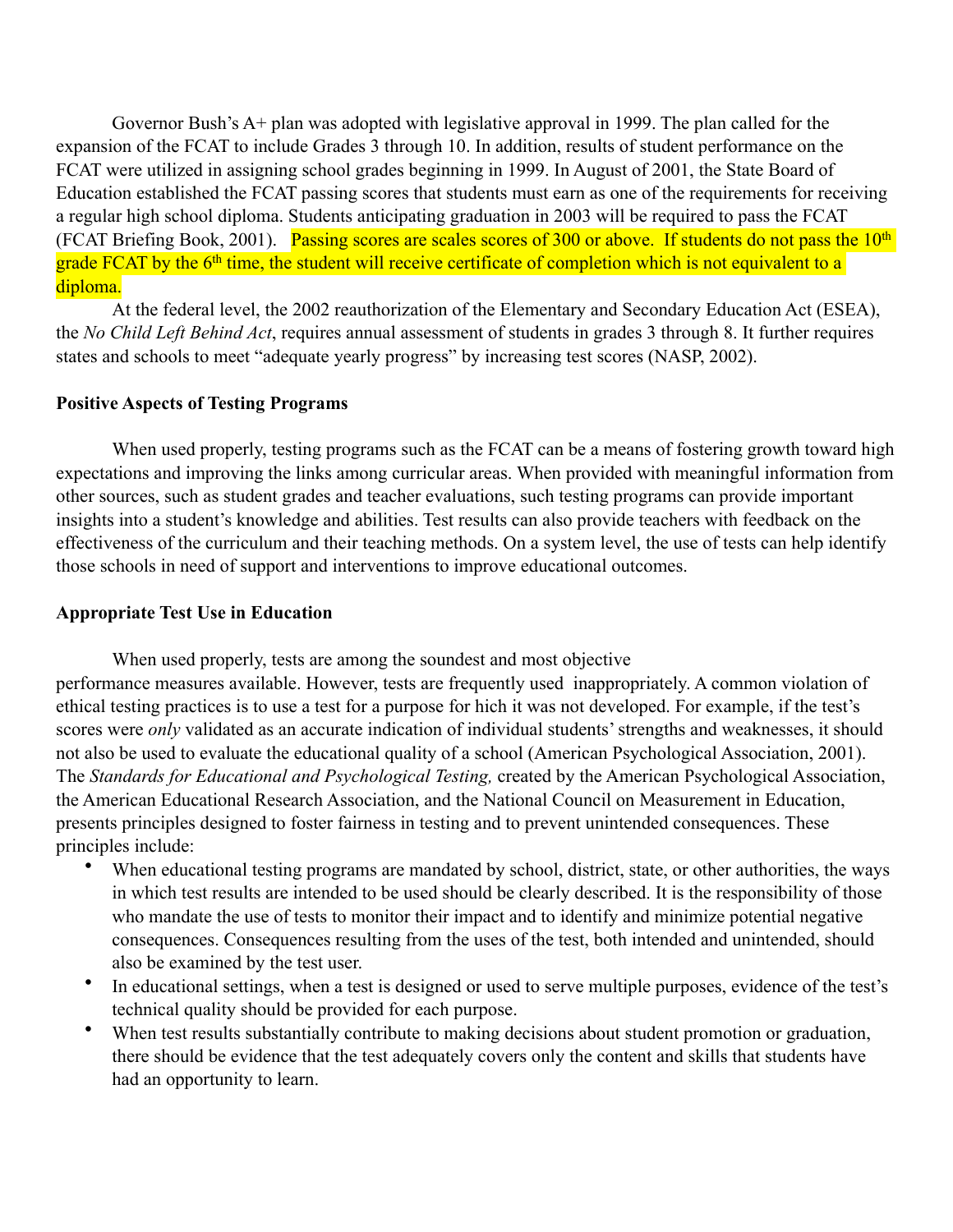- In educational settings, a decision or characterization that will have major impact on a student should not be made on the basis of a single test score. Other relevant information should be taken into account if it will enhance the overall validity of the decision.
- When test scores are intended to be used as part of the process for making decisions for educational placement, promotion, or implementation of prescribed educational plans, empirical evidence documenting the relationship among particular test scores, the instructional programs, and desired student outcomes should be provided. When adequate empirical evidence is not available, users should be cautioned to weigh the test results accordingly in light of other relevant information about the student.
- For tests that will determine a student's eligibility for promotion to the next grade or high school graduation, students should be granted, if needed, multiple opportunities to demonstrate mastery of materials through equivalent testing procedures.
- In educational settings, score reports should be accompanied by a clear statement of the degree of measurement error associated with each score or classification level and information on how to interpret the scores.
- In testing individuals with disabilities, test developers, test administrators, and test users should take steps to ensure that the test score inferences accurately reflect the intended construct rather than any disabilities and their associated characteristics extraneous to the intent of the measurement.
- If a test is mandated for persons of a given age or all students in a particular grade, users should identify individuals whose disabilities or linguistic backgrounds indicate the need for special accommodations in test administration and ensure that these accommodations are employed.

# The *Code of Fair Testing Practices in Education* was developed by the Joint

Committee on Testing Practices in order to "represent the spirit of a selected portion of the *Standards* in a way that is meaningful to test takers and/or their parents or guardians." The following is offered as further support of the *Standards* when utilizing educational tests in high stakes decision-making:

- *Test developers should:* Provide information that will help users follow reasonable procedures for setting passing scores when it is appropriate to use such scores with the test.
- *Test users should:* Explain how any passing scores were set and gather evidence to support the appropriateness of the scores.

## **High Stakes Testing**

Increasingly, states are mandating the use of testing programs to monitor student achievement and to hold schools and students accountable. These tests are referred to as "high stakes" when the scores from a single test carry heavy consequences for school systems or for students. As currently implemented, the FCAT is being utilized as a high stakes test. As an illustration, in Florida, schools whose students perform well on the FCAT are financially rewarded. Conversely, schools whose students perform poorly on the FCAT are penalized. Research has indicated a correlation between low performing schools and students from a low socio-economic background (Fischer & Dougherty, 1999; Dorman, 2001). Therefore, as a result of current legislative policy, those schools and students *most* in need of financial resources are those that are deprived of much needed funds for educational improvement while their high performing counterparts are receiving financial incentives for their superior performance.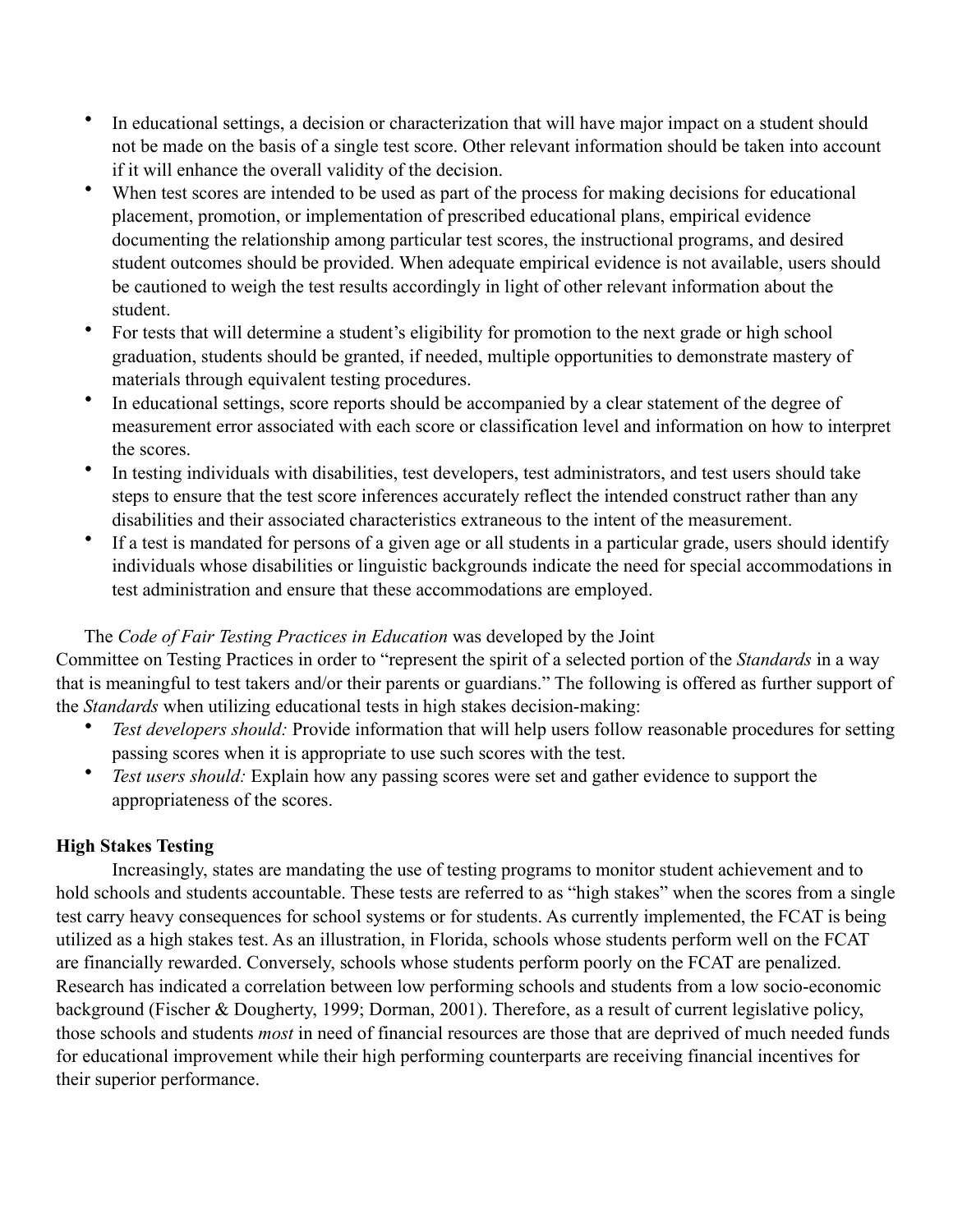Of further concern is the impact of high stakes testing on individual student tracking and retention. Current policy mandates that third grade students who score at Level 1 on the FCAT reading section be retained, unless there is evidence suggesting exemption from mandatory retention for good cause. Grade retention based on a single measure of performance such as the FCAT is not a practice supported by sound educational research. In fact, grade retention based on any method of evaluation is contraindicated (NASP, 1998).

Drop-out rates and high school completion rates are vital indicators of the health of any educational system. The 1996 *Comprehensive Biennial Report on Texas Public Schools*: *A Report to the 75th Texas Legislature* indicated that being over-age for grade is a better predictor of dropping-out than are below average test scores (Clarke, Haney, Madaus, Lynch & Lynch, 2000)

G. Orfield, Co-Director of the Civil Rights Project at Harvard, indicates that highstakes tests penalizes low income and ethnic minority students and is linked to high dropout rates among these groups; the groups that need most to remain in school! Furthermore, Orfield indicates that African-Americans and Hispanics are three to four times as likely to be retained as whites. He warns that highstakes tests are not standards, but rather can be "the punishment of innocent victims of unequal education" (The Impact of High Stakes Testing Policies on Minority and Disadvantaged Students, 2000).

#### **The Ineffectiveness of Retention**

One of the most controversial policies of the FCAT is its use in determining which children will be retained at a grade level. The rationale for this policy is purportedly to put an end to the practice of "social promotion." Empirical studies demonstrate the long- term negative effects of retention and further indicate that social promotion, sans remediation, does nothing to promote learning. The National Association of School Psychologists offers an empirically based *Position Statement on Student Grade Retention and Social Promotion,* which includes the following research regarding the ineffectiveness of retention:

### *In elementary school:*

- Some groups of children are more likely to be retained than others. Those at highest risk for retention are male, Black or Hispanic; have a late birthday, delayed development and/or attention problems; live in poverty, in a singleparent household or have parents with low educational attainment; or have changed schools frequently.
- While delayed entry and readiness classes may not hurt children in the short run, there is no evidence of a positive effect on either school achievement or adjustment. Furthermore, by adolescence, these early retention practices are associated with numerous health and emotional risk factors.
- Retention is generally associated with poorer academic achievement when groups of retained children are compared to groups of similar children who are promoted. The most notable deficit for retained students is in reading, the primary academic problem for which students are retained.
- Initial achievement gains may occur during the retention year, but the consistent trend across many research studies is that achievement gains decline within two to three years of retention such that retained children either do no better or perform more poorly than similar groups of promoted children. This is true whether children are compared to same-age or same-grade students who were promoted.
- Retention appears to have no significant impact on overall school adjustment as measured by selfesteem inventories; however, retention is associated with significant increases in behavior problems as measured by behavior rating scales, with problems becoming more pronounced as the child reaches adolescence.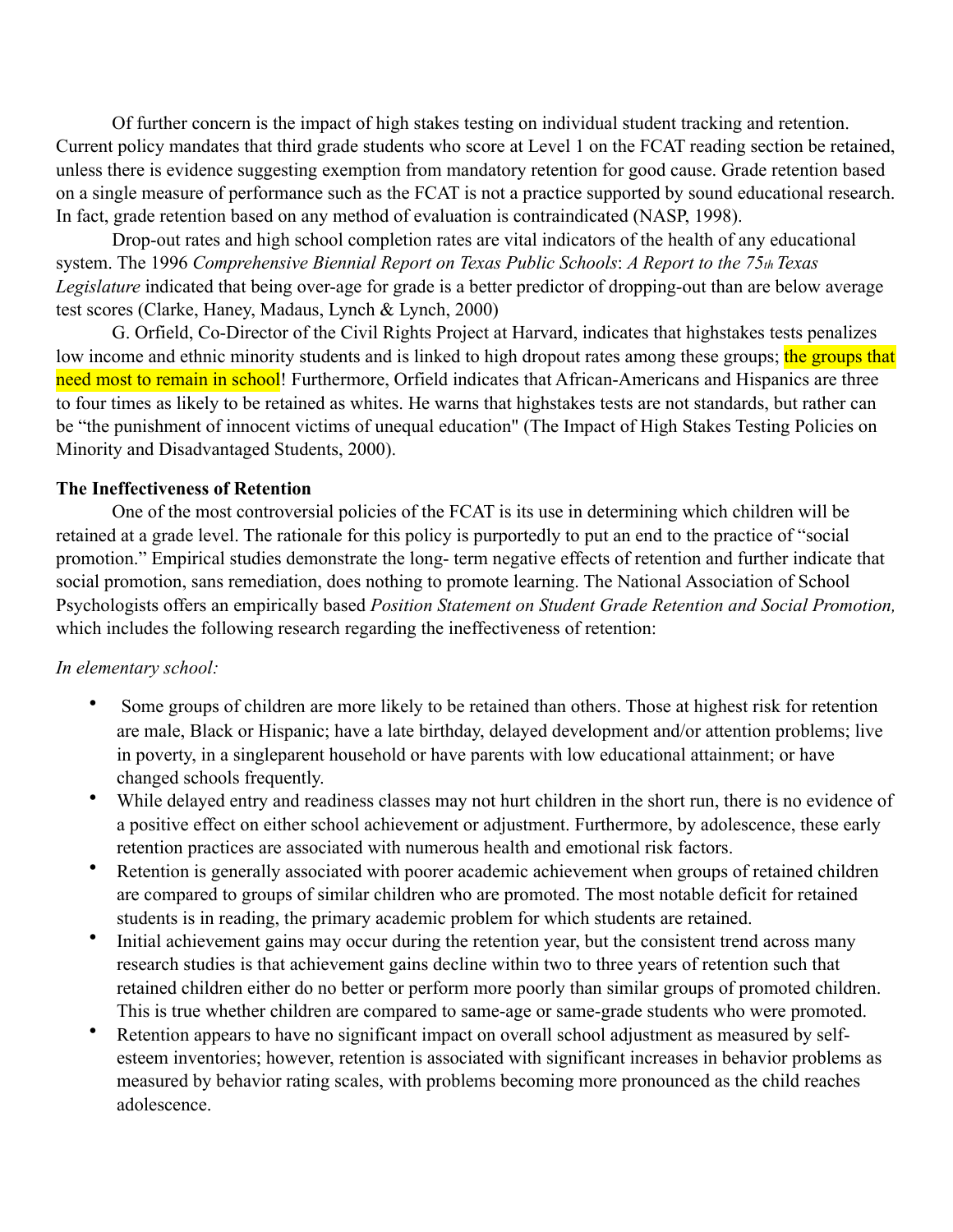#### *At the secondary level:*

- Students who were retained or had delayed kindergarten entry are more likely to drop out of school compared to students who were never retained, even when controlling for achievement levels. The probability of dropping out increases with multiple retentions. Even for single retentions, the most consistent finding from decades of retention research is the high correlation between retention and dropping out.
- Retained students have increased risk of health-compromising behaviors such as emotional distress, cigarette use, alcohol use, drug abuse, driving while drinking, use of alcohol during sexual activity, early onset of sexual activity, suicidal intentions, and violent behaviors. Furthermore, students who themselves were not retained but who attend schools with a high proportion of old-for-grade students are also at risk for increased substance abuse.

### *In adulthood:*

• Adults who were grade repeaters are more likely to be unemployed, living on public assistance or in prison than adults who did not repeat a grade.

### **The Cost of Retention**

In public policy decisions, one should also consider the fiscal impact of a practice that is demonstrably ineffective in remediating educational shortcomings. During the administration of the year 2000 FCAT, 65,000 fourth graders in Florida scored at a Level 1. Retaining those students as mandated by suggested legislative policy would cost taxpayers approximately \$200 million. This figure does not include capital outlay costs for housing these students for an additional year (Midgett, 2002). With the abundance of research indicating the ineffectiveness of retention coupled with the financial crisis facing Florida's schools, policy makers should be encouraged to promote and financially support empirically based interventions and programs for Florida's students.

### **Accountability for Students with Disabilities**

Florida's students who are identified as having a disability under federal and state guidelines are not held to the same accountability standards in regards to FCAT testing as their non-disabled peers. As currently implemented, the A+ plan punishes schools for having low performing students but provides an avenue for removing these students from the school's accountability numbers through Exceptional Student Education (ESE). While ESE has a strong accountability system, the accountability system is based on monitoring for compliance (i.e. signatures, notification of parental rights, paperwork) as opposed to accountability via academic progress. The report of the *President's Commission on Special Education* (2002) illustrates this point, indicating that "the current system often places process above results, and bureaucratic compliance above student achievement, excellence, and outcomes." The Individuals with Disabilities Education Act (IDEA) mandates that students with disabilities be included in school-based testing (IDEA, 1997). Research conducted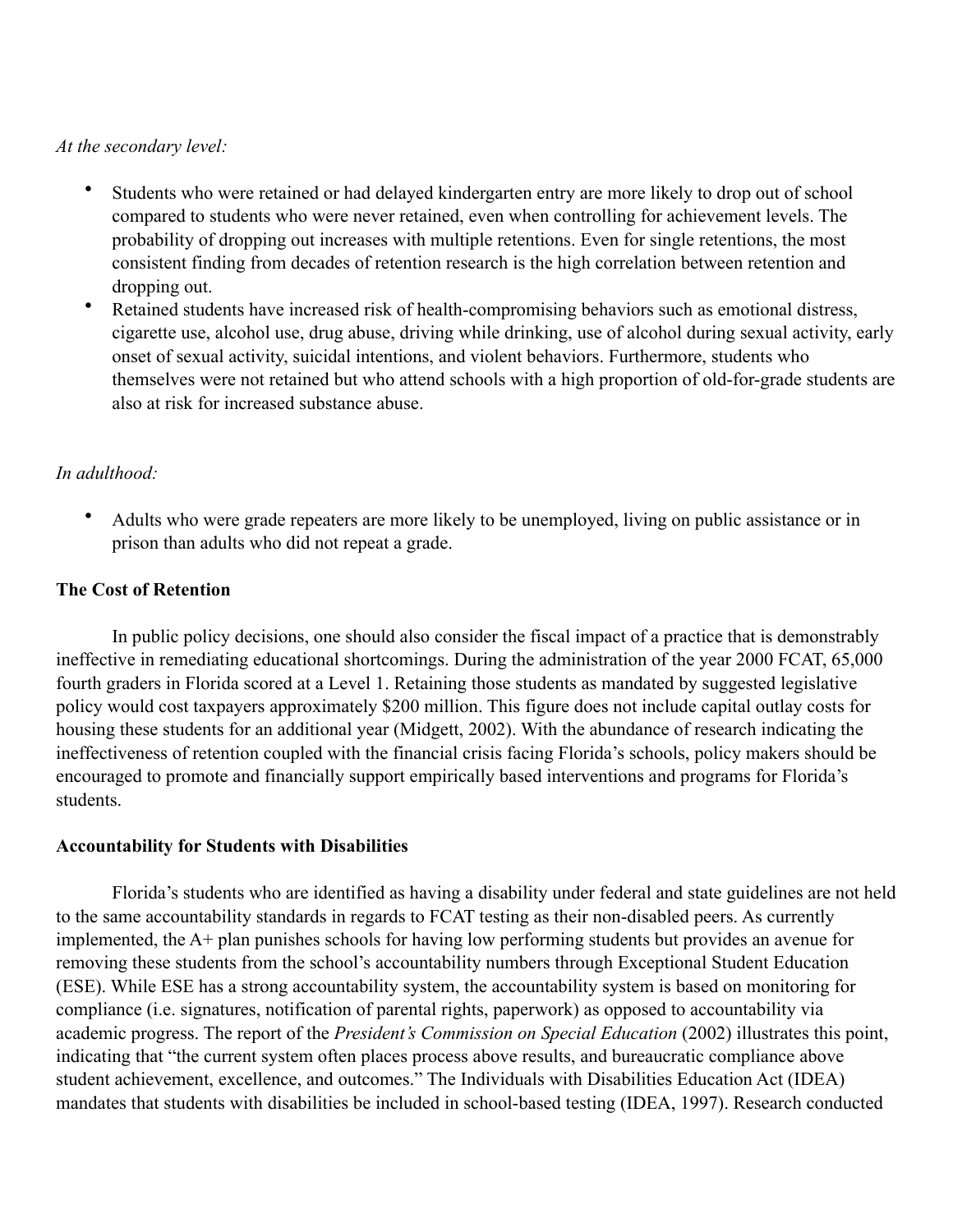by The National Center for Educational Outcomes indicates that there are a number of positive consequences of including students with disabilities within large scale assessments (when large scale assessments are used appropriately). These positive outcomes have included increased levels of student performance, higher expectations for student achievement, increased access to the general education curriculum, and improved teaching and instruction (NASP, 2002). However, since the performance of ESE students is not included in the school grades as generated by the FCAT, it is highly reinforcing to identify low performing students as having a disability so that these students do not count "against" the school when the school is assigned a grade.

### **Test Scores and Socio-economic Issues**

Data gleaned from the *Kids Count Data Book* (Annie E. Casey Foundation, 2001) indicate that approximately 1 out of every 5 children in Florida lives in poverty. Poor families do not have the resources to pay for quality childcare, stimulating toys and books, and other factors linked to enhancing educational readiness during early childhood. Research has indicated that children from financially advanced homes arrive at first grade with their verbal and math skills at a higher level than do children from financially disadvantaged homes. As a result, the strong relationship between family economic backgrounds and children's school outcomes begins early (Park, Turnbull & Turnbull, 2002). Research has consistently revealed the impact of poverty on poor educational performance (Park, et al., 2002). While not all children living in poverty perform poorly academically, poverty appears to be one of the variables most predictive of low academic achievement. As a further illustration, a recent research study conducted in a large urban school district has yielded statistically significant relationships between the percent of students on Free/Reduced Lunch (an indicator of low socio-economic status) and fourth and eighth grade reading and math scores on the FCAT (Dorman, 2001). The impact of low socio-economic status and other relevant variables on student achievement and FCAT scores cannot be ignored.

## **CONCLUSIONS AND RECOMMENDATIONS:**

## **FASP supports public policies that are educationally equitable, empirically sound, and are likely to increase positive educational outcomes. Therefore, the Florida Association of School Psychologists recommends the following:**

### **With regard to sound testing practices:**

1. Multiple sources of assessment information should be used when making high stakes decisions. No single test should be used alone for making decisions about the tracking, promotion, or graduation of individual children.

2. There should be a clear validation for each separate intended use of the FCAT. If the FCAT is only validated for individual progress monitoring, there must be separate validation for using scores to monitor school progress.

3. The contracted testing company has an ethical responsibility to disclose fully the likely negative consequences of high stakes programs.

4. There should be an ongoing monitoring of alignment between the test and the curriculum.

5. An ongoing evaluation of intended and unintended effects of high stakes tests, of which the FCAT is one example, is recommended.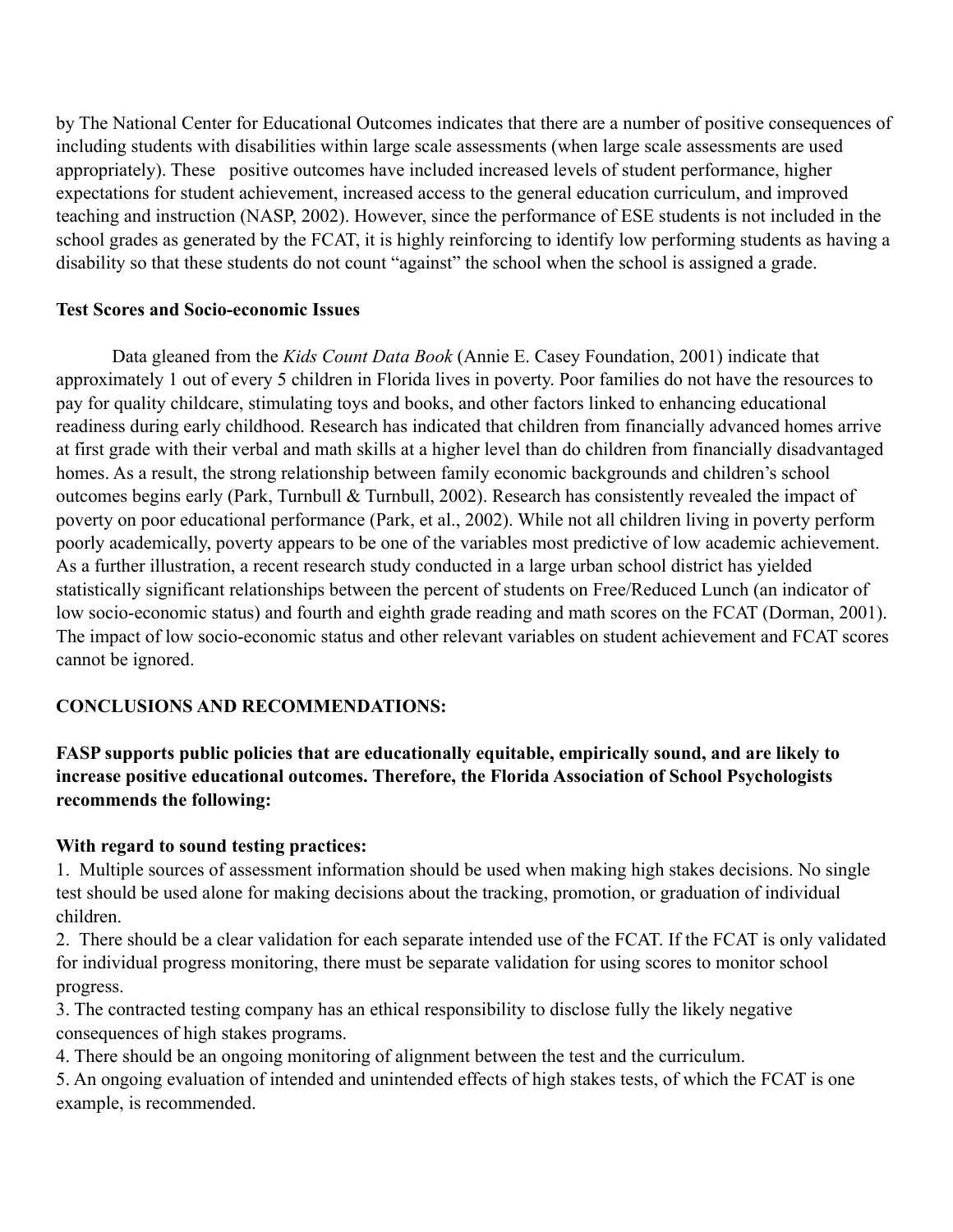6. The standard error of measurement of the FCAT for different score levels should be available and taken into consideration when making high stakes decisions about students.

7. The *Standards for Psychological and Educational Testing* should be employed as a best practice model in test design, administration, and ethical interpretation.

## **With regard to educational equity for all students:**

8. FASP supports the provision of adequate resources and opportunities to learn for all students.

9. FASP supports practices that are linked to positive educational outcomes, such as providing resources to teachers to improve reading levels of poor readers and to strengthen the assessment and intervention roles of Student Services personnel.

## **With regard to the use of the FCAT as a component of the A+ plan for rewarding schools:**

10. FASP does not support punitive measures for low performing schools through diversion of needed funds to reward high performing schools.

## **With regard to using the FCAT to determine retention of students:**

11. FASP supports opportunities for meaningful remediation for examinees that fail the FCAT. Retention is **NOT** considered a meaningful remediation. Retention is leaving children behind.

12. FASP, in conjunction with the National Association of School Psychologists,

supports effective alternatives to retention and social promotion including:

- Adopting age-appropriate and culturally sensitive instructional strategies that accelerate progress in all classrooms
- Providing effective early reading programs such as Success for All, Reading Recovery and Direct Instruction
- Offering extended year and extended day programs
- Implementing tutoring programs

# **With regard to the use of the FCAT for students with disabilities:**

13. FASP supports the inclusion of ESE students in school grading and evaluation.

14. FASP encourages advocating for ESE monitoring of student progress, not clerical compliance.

## **With regard to academic monitoring:**

15. FASP supports a continuous progress monitoring of student achievement utilizing empirically sound assessment strategies such as curriculum-based measurement.

## **With regard to future research on the FCAT:**

16. FASP encourages research by state and local district officials to examine the link between FCAT scores and poverty as well as other relevant factors that may contribute to underachievement. Results of such research should be shared with pertinent stakeholders so that all of the causes of underachievement are appropriately addressed.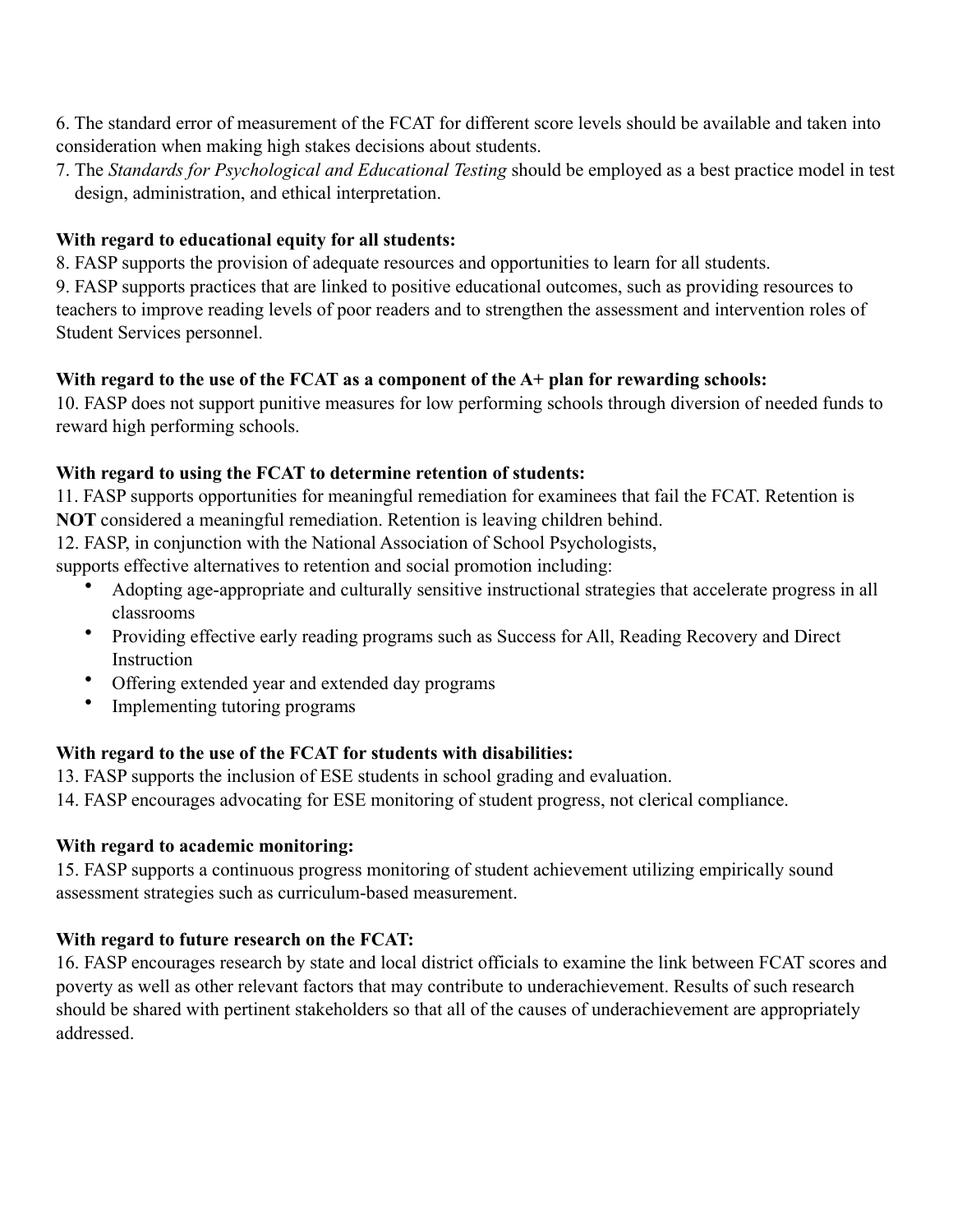#### **References**

American Psychological Association (1999). *Standards for educational and psychological testing.* Washington, DC: Author American Psychological Association (2001). *Appropriate use of high-stakes testing in our nation's school.* Washington, D.C.: Author. Retrieved April 18,2002, from [www.apa.org/pubinfo/testing](http://www.apa.org/pubinfo/testing)

- American Youth Policy Forum. *The impact of high stakes testing policies on minority and disadvantaged students.* Capital Hill: A Forum Brief, January 7, 2000. Retrieved March 11, 2002, from<http://www.aypf.org/forumbriefs/2000/f6010700.htm>
- Annie E. Casey Foundation. (2001). *Kids count data book: State profiles of child well-being.* Baltimore, MD: Author.
- Clarke, M., Haney, W., Madaus, G., Lynch, P., Lynch, C. (2000). High stakes Testing and high school completion. *The National Board on Educational Testing and Public Policy,* 1,1-14*.* Retrieved March 19,2002, from [www.nbetpp.bc.edu](http://www.nbetpp.bc.edu)
- *Code of fair testing practices in education*. (1988). Washington, D.C.: Joint Committee on Testing Practices.
- Dorman, C. (2001, November). *Everything you always wanted to know about the FCAT and some things you didn't.* Paper presented at the Annual Conference of the Florida Association of School Psychologists, Orlando, FL.
- Fischer, K. & Dougherty, G. (1999, March 21). A lesson in grading schools. *St. Petersburg Times.* Florida Department of Education (2001). *FCAT briefing book.* Retrieved May 7, 2002, from<http://www.firn.edu/doe/sas/>
- Heubert, J.P. & Hauser, R.M. (Eds.). (1999). *High stakes: Testing for tracking, promotion, and graduation.* Washington: National Academy Press.
- Midgett, J. (2002, February 20). Political arrogance in the A+ plan. *The Daytona News Journal,* p. A5.
- National Association of School Psychologists (NASP, 1998). *Position statement: Student grade retention and social promotion.* Bethesda, MD: Author. Retrieved March 19,2002, from [www.nasponline.org](http://www.nasponline.org)
- National Association of School Psychologists (NASP, 2002). *Large scale assessments and high stakes decisions: Facts, cautions and guidelines.* Bethesda, MD: Author. Retrieved June 17, 2002, from [www.nasponline.org](http://www.nasponline.org)